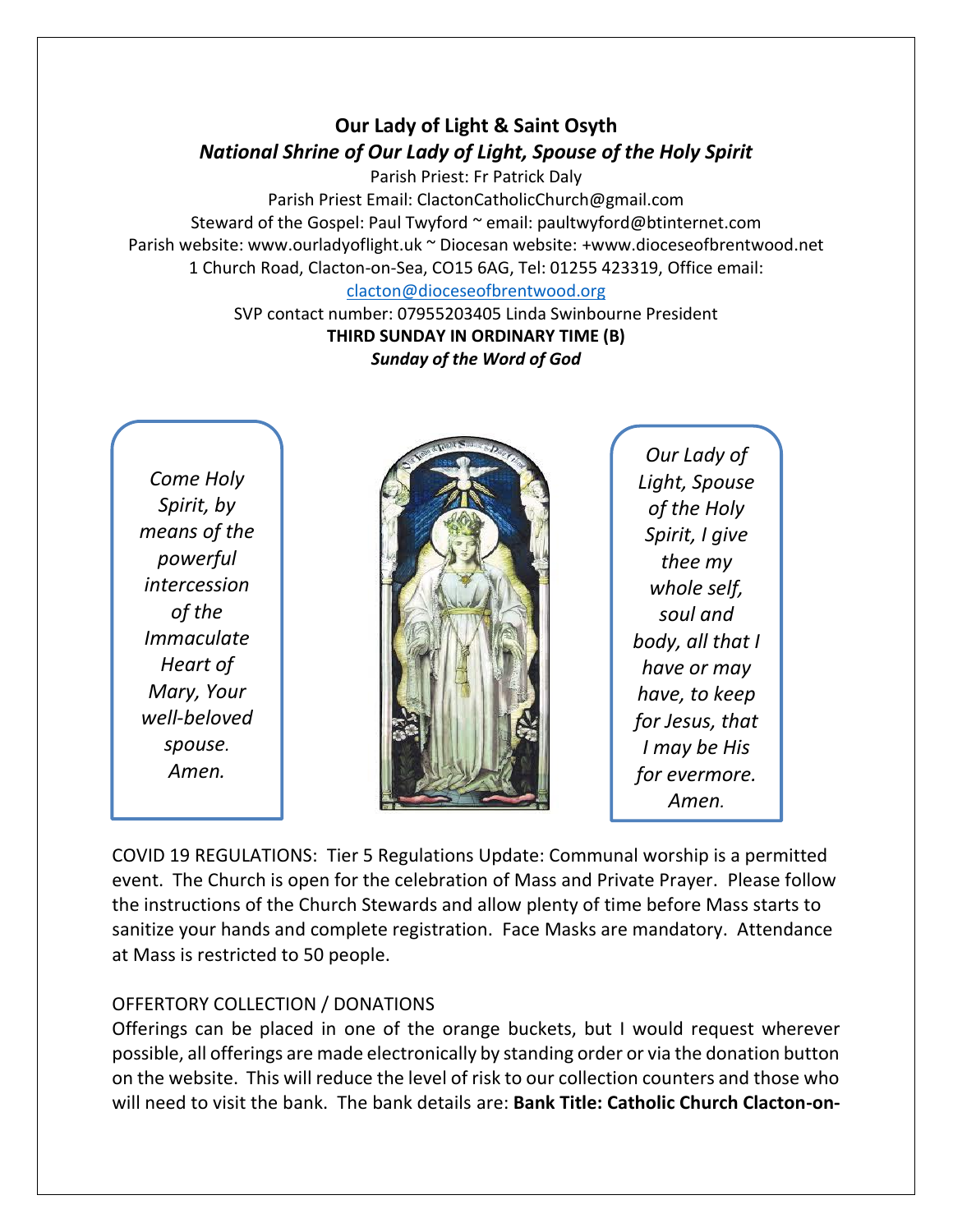**Sea, Sort Code 401322, Account Number: 41020463.** Members of the gift-aid scheme should quote their name and gift aid number in the Reference. Funds received last week:

Collection and donations: £87.30 of which £65.00 was gift aided. Electronic Offerings £582.00 of which £272.00 was gift aided.

Thank you for your generosity, for Gift Aiding your offerings, and for your support of the parish. Fr Patrick.

### MARK 1:14-20

In the Gospel from Mark, John the Baptist has been arrested and will be shortly executed by Herald Antipas. John came to prepare the way for Jesus Christ both by his life and death. Jesus would also be arrested and executed by Pontius Pilate. We are told that Jesus proclaimed the Good News from God. The Good News was the coming of the Kingdom of God. The Kingdom of God arrived with the incarnation of the Second Person of the Holy Trinity through the consent of the Virgin Mary. The Kingdom of God was achieved by Jesus Christ through His perfect offering and sacrifice upon the Cross. The Kingdom of God will be completed at the end of time when Jesus Christ returns in Glory and Judgement.

Jesus called all to repent and believe in the Good News. It is a condition for the entry into the Kingdom of God that we repent. The word used in the Gospel is a Greek word 'metanoia'. 'Metanoia' is not simply saying sorry but demands a complete turning away from sin and the redirection of our lives towards the person of Jesus Christ. As Jesus walked along the Sea of Galilee, he called Simon and his brother Andrew, and Zebedee and his brother John. The men were busy about their occupation of fishing.

They dropped everything without hesitation and followed Jesus. This is 'metanoia'. This is the meaning of sincere repentance.

The men answered the call of Jesus to discipleship. The call to discipleship is a call to share in the ministry of Jesus Christ. Through our baptism, we are all called to share in this ministry. Do we have the courage and faith to respond to the call of Jesus Christ?

REDISCOVERY YOUR MARRIAGE: Retrouvaille offers the chance to rediscover yourself, your spouse and a loving relationship in your marriage. Tens of thousands of couples headed for divorce have successfully saved their marriages by attending and using the tools provided. The programme helps spouses uncover or re-awaken the love, trust and commitment that originally brought them together. It has saved many hurting marriages, even bringing reconciliation to couples that have already separated or divorced. There is no group therapy or group work. [Sixteen couples attended our last weekend (six of whom were in the process of divorce) and almost all of the couples are still attending the follow up sessions. The feedback from the weekend was very positive and there are advantages in being able to attend the weekend from your own home.] For confidential information about 'Retrouvaille' or to register for the next programme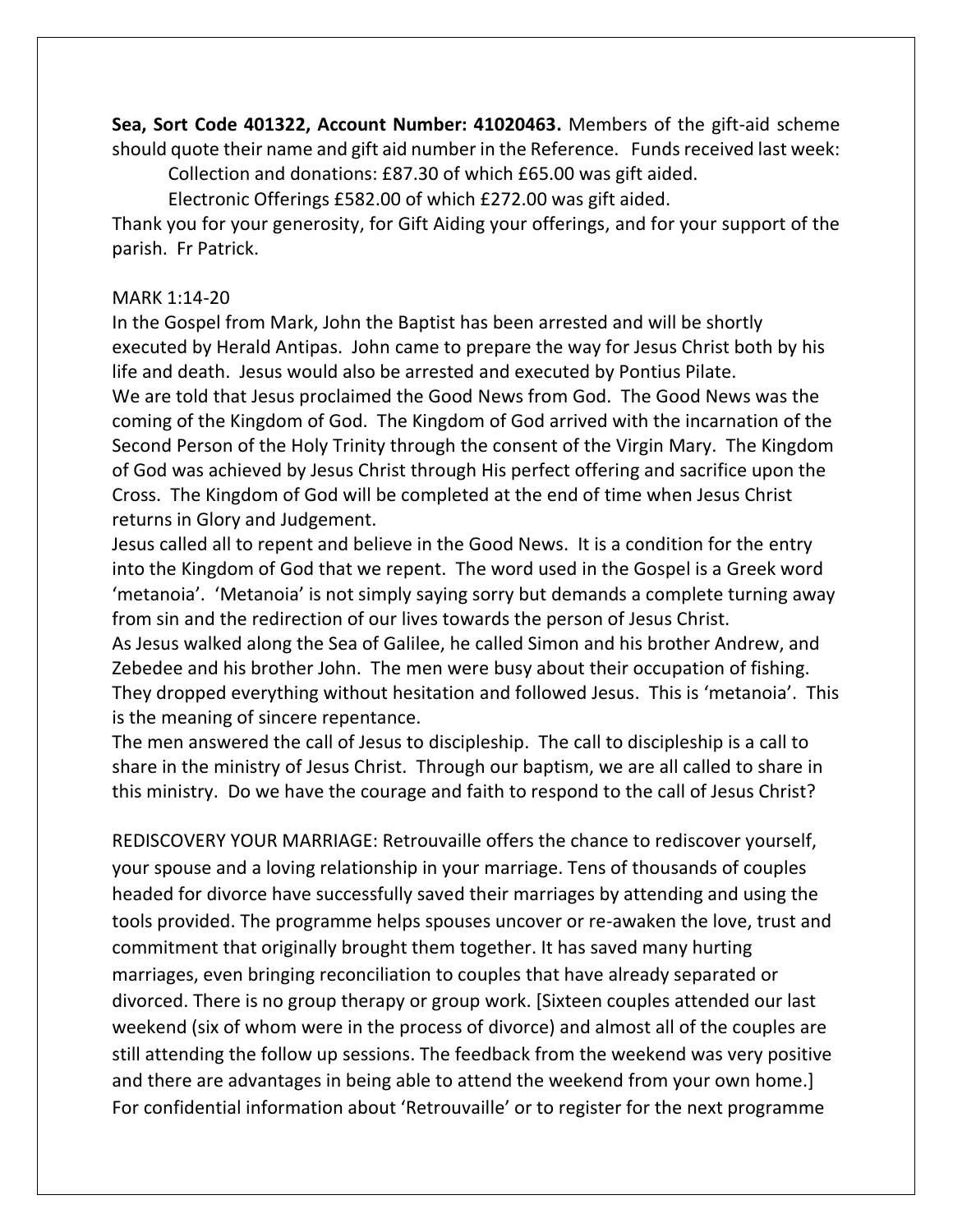commencing with a Virtual weekend on 25th - 28th February 2021, call or text 07887 296983 or 07973 380443 - or email [retrouvailleukinfo@gmail.com](mailto:retrouvailleukinfo@gmail.com) - or visit [www.retrouvaille.org.uk](http://www.retrouvaille.org.uk/)

FUNERAL: The funeral of Albert Halliday Richard Forde will take place on Monday 25<sup>th</sup> January at Burrs Road Cemetery. Please pray for the repose of his soul and for his family who are grieving at this time.

THE RIGHT TO LIFE PRAYER: 'As we open the week of prayer for Christian Unity, we pray especially for our shared calling to protect and preserve all life. We pray that our unity and ecumenical efforts on all life issues would inspire the world to join us in defending the lives and rights of all vulnerable in society. Lord hear us.'

| Saturday 23rd January             | 9.30 am.              | <b>MASS: Kitty Casey</b>      |
|-----------------------------------|-----------------------|-------------------------------|
|                                   |                       | Intentions                    |
|                                   |                       | Catherine O'Donovan           |
| Saturday 23 <sup>rd</sup> January | 11.00 am to 12.00 am. | <b>SACRAMENT OF</b>           |
|                                   |                       | <b>RECONCILIATION:</b>        |
|                                   |                       | Confessions will be           |
|                                   |                       | heard in the Sacristy.        |
|                                   |                       | Please tell the Steward       |
|                                   |                       | that you wish to go to        |
|                                   |                       | confession.                   |
| Saturday 23 <sup>rd</sup> January | 11.00 am to 1.00 pm.  | Church is open for            |
|                                   |                       | private prayer with           |
|                                   |                       | Exposition of the             |
|                                   |                       | <b>Blessed Sacrament.</b>     |
| Saturday 23rd January             | 6.00 pm.              | <b>MASS: Ron Brodley</b>      |
| Vigil Mass of the Third           |                       | Intentions                    |
| Sunday in Ordinary Time           |                       | Tara                          |
| (B)                               |                       |                               |
| Sunday 24 <sup>th</sup> January   | 8.30 am.              | MASS: Tommy & Kitty           |
| The Third Sunday in               |                       | O'Brien RIP                   |
| Ordinary Time (B)                 |                       | <b>Teresa Orton</b>           |
| (Word Sunday)                     |                       |                               |
| Sunday 24 <sup>th</sup> January   | 10.30 am.             | MASS: James & Christine       |
|                                   | <b>FAMILY MASS</b>    | <b>Freeny RIP</b>             |
|                                   |                       | <b>Brendan &amp; Lorraine</b> |
|                                   |                       | Herlihy                       |

#### **THE FOLLOWING MASSES WILL BE OPEN TO A MAXIMUM OF 50 PEOPLE IN THE CHURCH.**